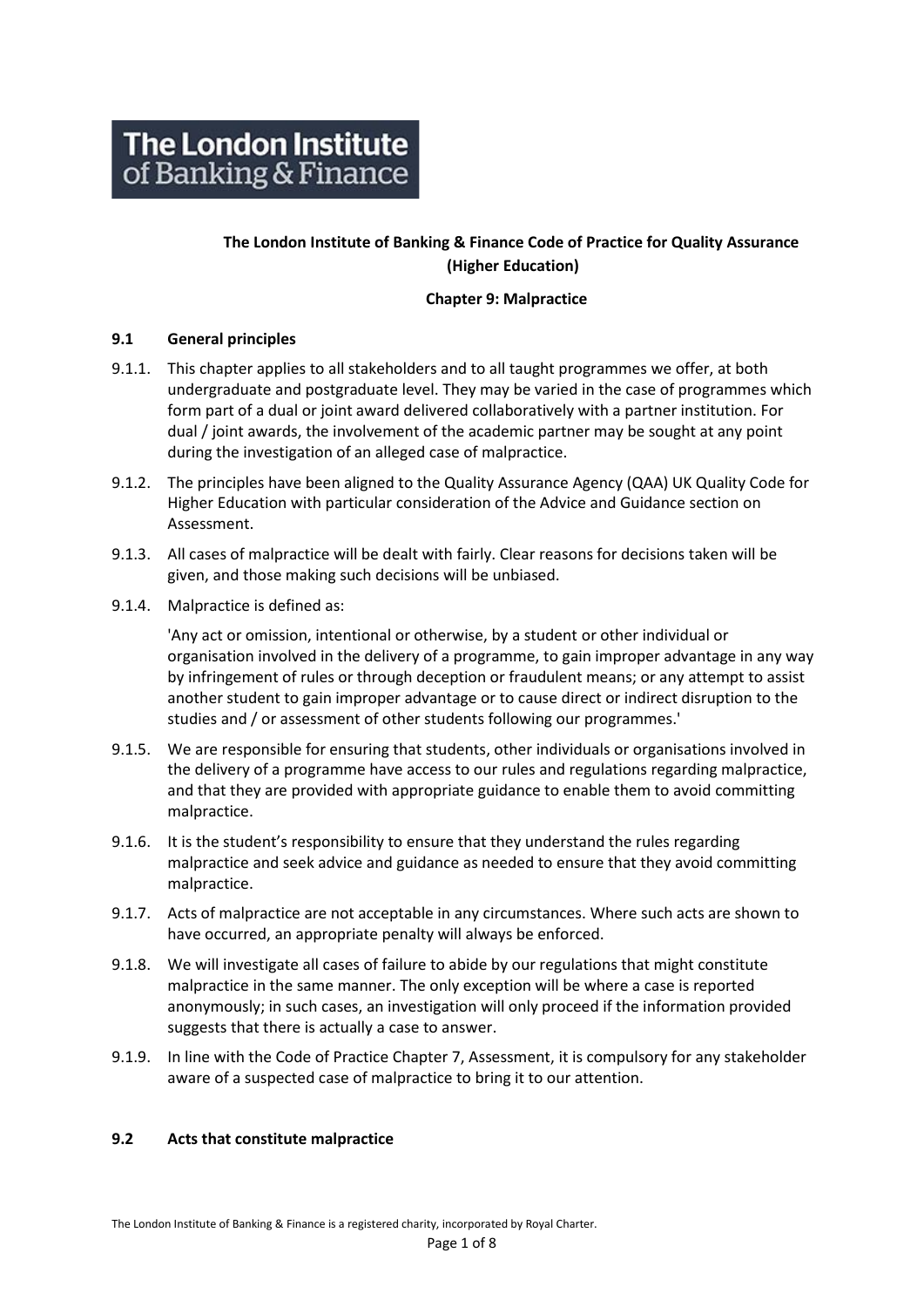#### 9.2.1. By students:

Malpractice can take a number of forms including, but not limited to, the following examples:

- i. Obtaining assessment material without authorisation;
- ii. Copying from the work of another student or knowingly allowing a student to copy from their own work;
- iii. Colluding with another student or individual, by any means, to complete an assessment unless collaboration is specifically authorised within the assessment instructions;
- iv. Communication in any form, when undertaking assessment in an examination environment, for example verbally or electronically with another person, including other students. This also includes accessing other sources of information;
- v. Possession of any material in the assessment room, regardless of whether or not they are relevant to the assessment or whether or not the student refers to them during the assessment process, for example books, dictionaries, notes, electronic devices including mobile telephones, calculators (when forbidden). This also includes accessing other sources of information virtually when undertaking an exam remotely unless permitted by the assessment rubric;
- vi. The unauthorised removal of assessment materials from the assessment room;
- vii. Impersonation of another student by undertaking, or attempting to undertake an assessment on their behalf;
- viii. A student arranging for someone else to complete, or attempt to complete an assessment on their behalf;
- ix. Including offensive / inappropriate material in an assessment submission;
- x. Committing plagiarism by using the work of another person, either intentionally or unintentionally without acknowledging that person;
- xi. Committing plagiarism by rewriting the work of another person in the student's own words without acknowledging that person;
- xii. Allowing another person access to the student's work which is then used without acknowledgement;
- xiii. Using all or part of a previous assignment or work submitted without acknowledgement, otherwise known as self plagiarism;
- xiv. Purchase or acquisition of work from internet sites or other sources which is then submitted as a student's own;
- xv. Misrepresentation: that is, presenting work as being that of another person\*, to lend credibility to the student's own work;
- xvi. False evidence / results given within an assessment;
- xvii. Failure to adhere to our published regulations, including those for assessment;
- xviii. Failure to adhere to instructions given by an assessment invigilator in relation to the assessment regulations, for example continuing to work beyond the allotted assessment time, refusing to hand in the assessment script and / or assessment paper when requested, not adhering to warnings relating to conduct during the assessment;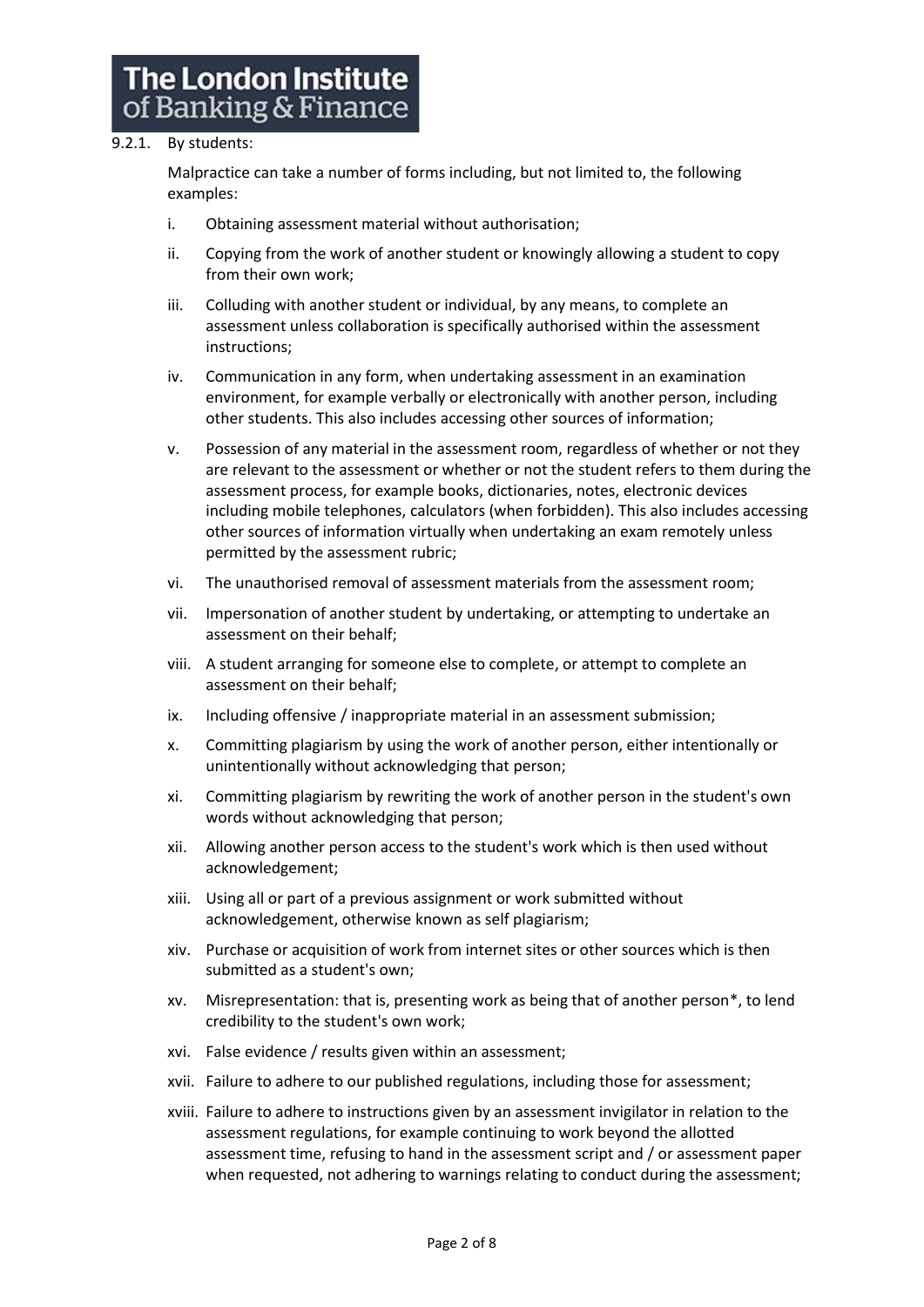- xix. False claims for reasonable adjustments or special consideration of extenuating circumstances;
- xx. Disruptive behaviour (including offensive language and aggressive / violent conduct);
- xxi. Damaging another student's work;
- xxii. Tampering with, or forgery of, results documentation, including Records of Achievement or Certificates;
- xxiii. Falsely obtaining, by any means, a Record of Achievement or Certificate for a component, module or qualification;
- xxiv. Contacting, or attempting to contact an external examiner appointed by us or one of our strategic partners.

\*'Another person' is defined as anyone and everyone else apart from the student, even where the individual(s) is / are anonymous or unknown and 'work' may include written work (formal or informal), thoughts (for example notes, correspondence), conversations (for example radio programmes, phone discussions), electronic communications (for example emails, web pages, faxes) or graphics (for example diagrams, tables, exhibits, models).

9.2.2. By persons other than students:

Malpractice can also be committed by others, to advantage or disadvantage students. Examples of malpractice by others, including assessment invigilators or lecturers, are listed below. Incidents of suspected malpractice are not limited to the examples below and all cases will be fully investigated by us where there are sufficient grounds to do so.

- i. Failure to keep assessment materials, examination question papers and assessment scripts secure before, during or after an assessment;
- ii. Failure to adhere to our regulations and procedures, including third party and centre approval, security undertaking and monitoring requirements as set out by us;
- iii. Failure to implement procedures to verify a student's identity;
- iv. Knowingly allowing an individual to impersonate a student;
- v. Allowing a student to possess and / or use material or electronic devices that are not permitted in the assessment room;
- vi. Allowing a student to communicate by any means during an assessment or examination in breach of regulations;
- vii. Allowing a student to copy another student's work, or allowing a student to let their own work be copied;
- viii. Allowing students to work collaboratively during an assessment, unless specified in the assessment instruction;
- ix. Completing an assessed assignment for a student or providing them with assistance beyond that 'normally' expected;
- x. Allowing a student to work beyond the allotted assessment time;
- xi. Damaging a student's work;
- xii. Leaving students unsupervised during an assessment that requires supervision;
- xiii. Allowing disruptive behaviour or unacceptable conduct at the assessment centre, for example, offensive language or aggressive / violent conduct;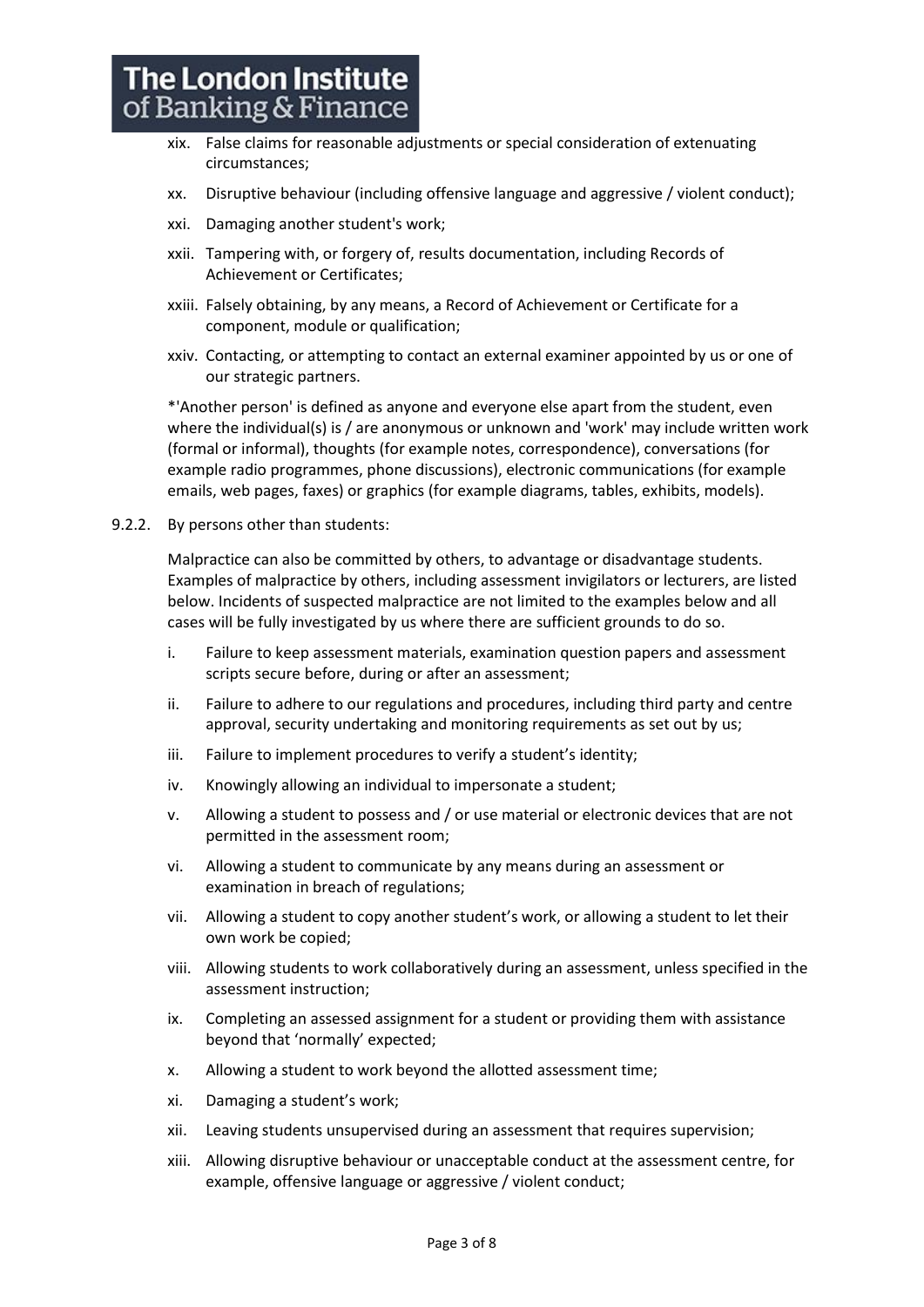- xiv. Revealing any information relating to student assessment performance and / or results to anyone other than the student;
- xv. Producing, using or allowing the use of forged or falsified documentation, including but not limited to:
	- a. personal identification;
	- b. supporting evidence provided for reasonable adjustment or special consideration applications; and
	- c. Results documentation including our certificates.
- xvi. Failing to report a suspected case of student malpractice to us.
- 9.2.3. If the student elects to continue with their studies while a malpractice case is being considered they do so at their own risk in that marks for assessment sat / submitted may not be valid as a result of the decision on the case and any fees paid will not be reimbursed.

#### **9.3 Procedure for reporting and dealing with suspected malpractice**

- 9.3.1. Evidence of suspected malpractice may arise from a variety of sources, eg invigilator, examiner, lecturer, Work-based Learning tutor, project supervisor, employer, another student, from text matching software or from an external source (for example another university).
- 9.3.2. The identifier of suspected malpractice must report their concerns in writing to us within five working days of discovery. The report will be acknowledged within five working days of receipt.
- 9.3.3. In all cases where a student is suspected of malpractice during a supervised assessment, the student will first be warned by the assessment invigilator that their actions are in breach of our regulations and therefore might constitute malpractice and then:
	- i. The invigilator will make a full written record of the student's activities. This record will be considered during any further investigation by us.
	- ii. The student will be informed by the invigilator that a full written report is being made and will be submitted to us. The student has the right to provide a signed statement explaining their behaviour which will be included in the assessment invigilator's report. The statement can be in written or oral form; if the latter the invigilator will write this down and ask the student to sign the statement to verify its accuracy. The student does not have to provide a statement. In such cases the invigilator will record the student's decision not to provide a statement in their report to us.
- 9.3.4. In cases where a student is discovered to be in possession of any unauthorised material during a supervised assessment, the assessment invigilator will:
	- i. Confiscate the materials;
	- ii. Document the time and point at which the discovery was made. Where possible, the student will be requested to sign the note to confirm its accuracy;
	- iii. Make a list of the confiscated materials, which the student will be asked to sign to confirm accuracy, provide a copy of the list to the student and inform them that the materials will be submitted to us with the invigilator's written report.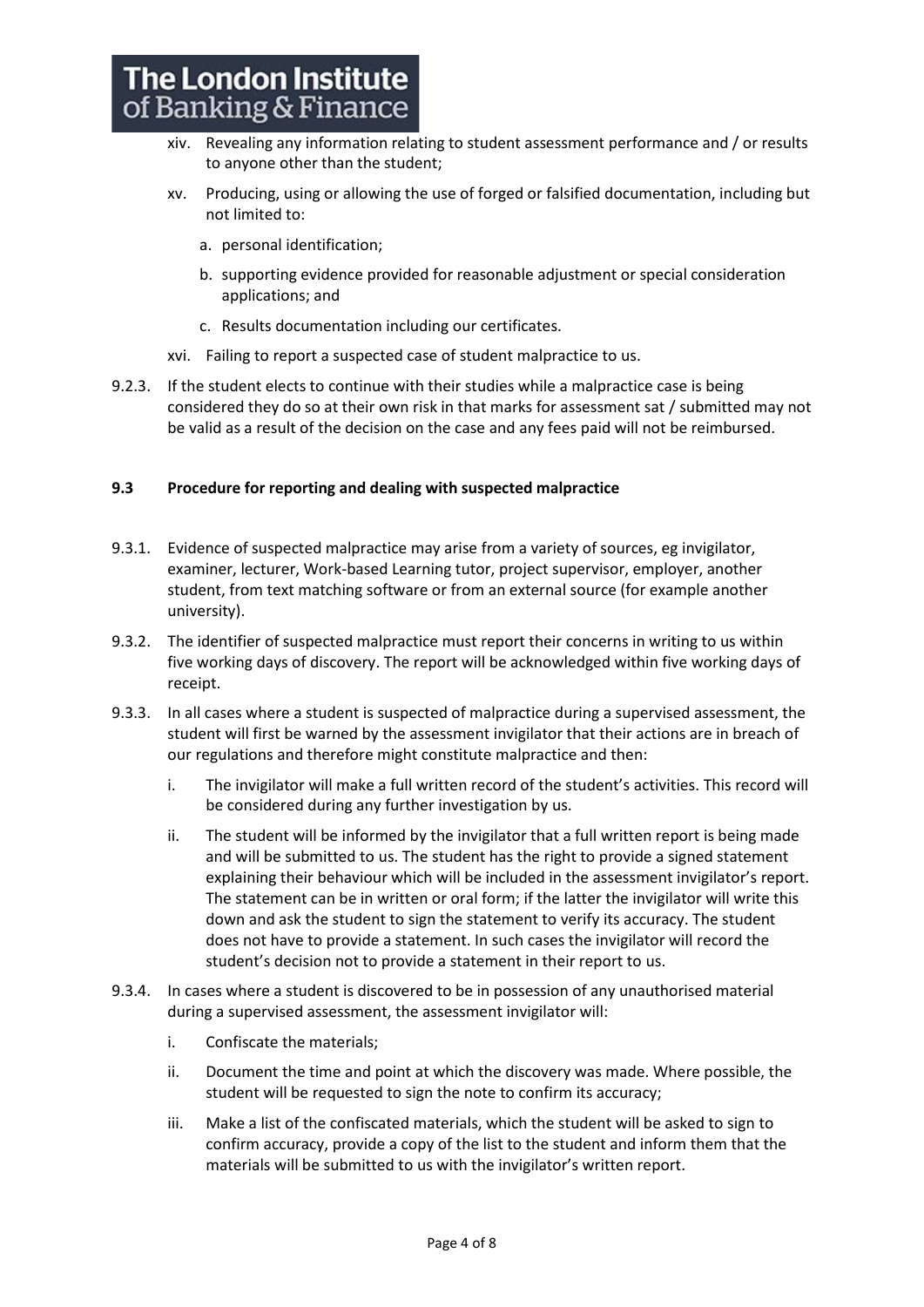- 9.3.5. In cases where the invigilator suspects that students may have been communicating / collaborating with each other, the invigilator will make a note of each of the students concerned and the time and point at which the discovery was made. Where possible each student will be requested to sign the note to confirm its accuracy.
- 9.3.6. In all cases of suspected malpractice in the assessment room (9.3.3, 9.3.4 and 9.3.5 refer) students will be allowed to continue working for the remainder of the assessment without prejudice to the final outcome.
- 9.3.7. In cases of suspected malpractice where more than one individual is involved, eg where students are suspected of colluding, we will separately contact each individual concerned.
- 9.3.8. We will decide whether there is a case to answer that needs to be considered by the Malpractice Committee.
- 9.3.9. If we decide that the Malpractice Committee is to review the case, the student(s) or other persons concerned will be contacted outlining the issue, providing an indication of the timeframe for dealing with the individual case and asking for a written response by a given date.
- 9.3.10. Cases are considered by the Malpractice Committee, which takes into account all the evidence, including any response from the student(s) or other persons concerned, before making a judgement on the case.
- 9.3.11. Where plagiarism (paragraphs 9.2.1, i,iii,x,xi,xii,xiii and xiv) is suspected, the report generated by the text matching software through which all submissions are presented will be used to aid any investigation.
- 9.3.12. Investigations into possible plagiarism (paragraphs 9.2.1, i, iii, x, xi, xii, xiii and xiv) may include, but are not limited to:
	- Report generated by the text matching software
	- Viva
	- Contacting externals
	- Discussions with academics
	- Liaising with other institutions and External Examiners
- 9.3.13. Students are not permitted to attend a Malpractice Committee in person unless specifically invited.
- 9.3.14. No Malpractice Committee hearing will normally involve legal representation by any party.
- 9.3.15. If the judgement of the Malpractice Committee is that malpractice has occurred, then a range of measures may be implemented;

For students these include, but are not limited to, the following:

- i. Awarding the mark given by the examiner and a warning given to the student;
- ii. Capping the assessment component in which malpractice has been deemed to have occurred at the minimum pass mark;
- iii. Awarding a mark of zero in the assessment component in which malpractice has been deemed to have occurred;
- iv. Awarding a mark of zero for all the assessment components for the assessment period concerned;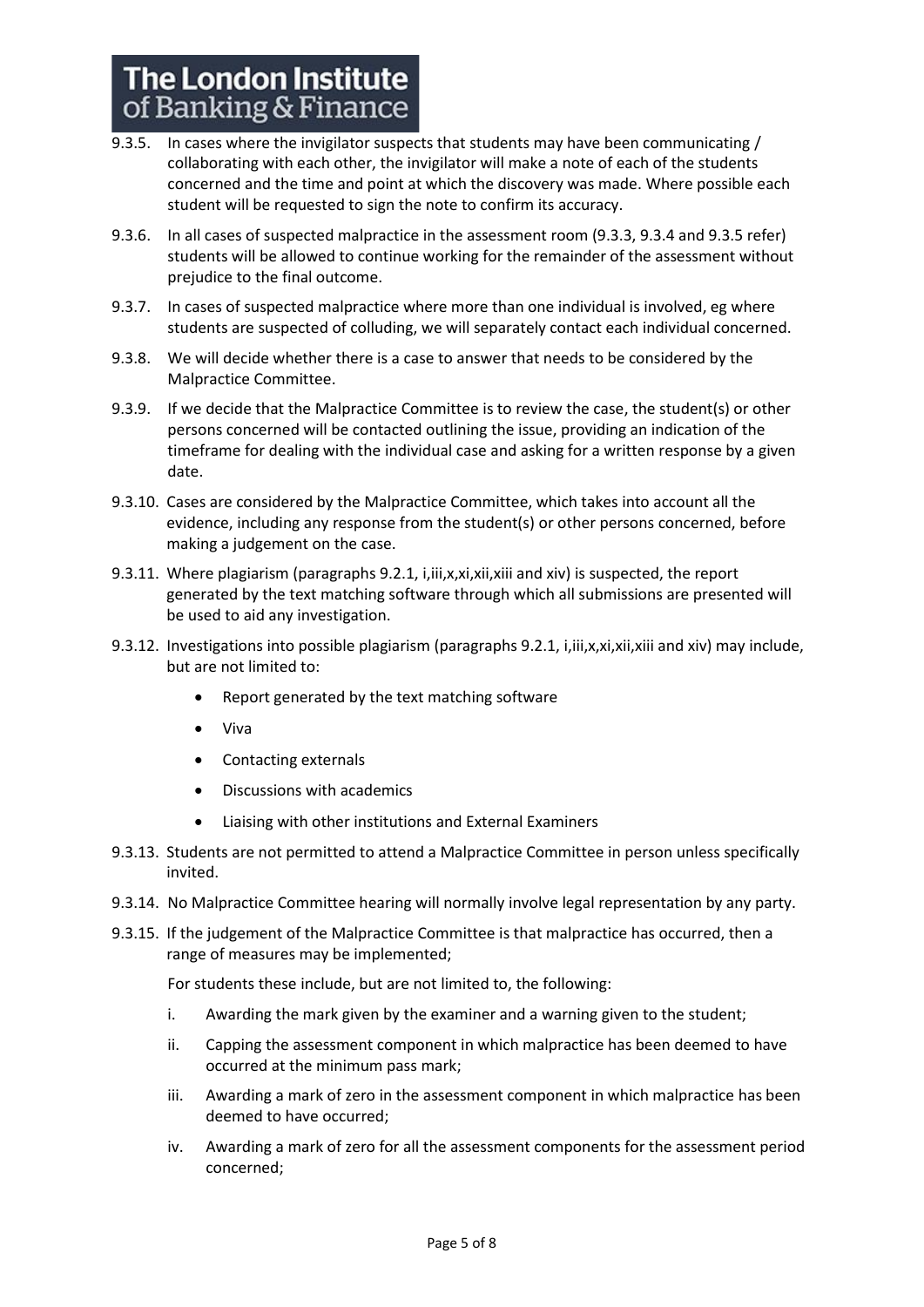# **The London Institute** of Banking & Finance

- v. Requiring the student to re-sit the assessment component;
- vi. Notifying other departments for additional sanctions which will be considered through the student disciplinary policy. This may involve excluding students if they have been found guilty of deliberately cheating, for example by using essay mills.

For persons other than students these include, but are not limited to, the following;

- i. A warning given to the person;
- ii. Requirement to undertake training;
- iii. Requirement to be supervised whilst carrying out their role for a fixed period;
- iv. Exclusion from their role for a fixed period;
- v. Permanent exclusion from their role.
- 9.3.16. The measure(s) implemented by the Malpractice Committee will be informed by any previous advice that it has given to the student on malpractice
- 9.3.17. The measure(s) implemented by the Malpractice Committee will be reported to the Module Assessment Board for consideration when approving the module completions.
- 9.3.18. The individual(s) will be notified of the decision of the Malpractice Committee within seven working days of the committee meeting.

#### **9.4 Appeals**

- 9.4.1. Appeals against malpractice decisions will be considered in line with our Code of Practice Chapter 10, Student Complaints and Appeals.
- 9.4.2. The individuals(s) will be notified of any requirement we have to report cases of proven malpractice to the relevant authorities / regulators, subject to completion of the process and only after time for appeal has passed or the appeal process has been completed.
- 9.4.3 If a student remains unhappy with a malpractice decision following our internal appeals processes, they may be able to escalate their appeal to the Office of the Independent Adjudicator (OIA). For further information, please see appendix A.

#### **9.5 Monitoring**

9.5.1. The outcomes of malpractice cases are monitored and reviewed by the Academic Standards and Quality Committee to ensure that procedures are fair and effective.

January 2022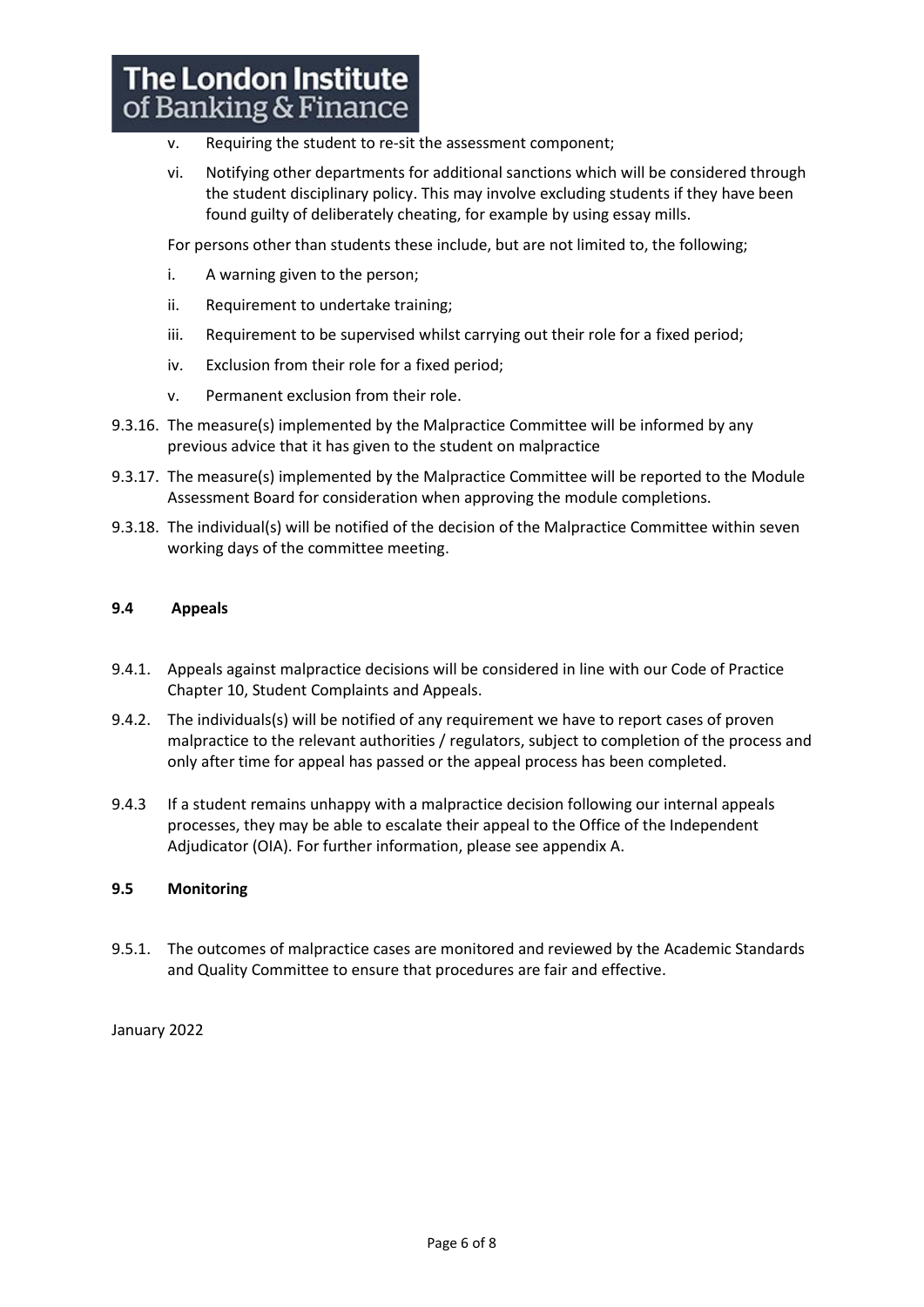#### **Appendix A: External referral**

You may be eligible to escalate your complaint or appeal to an external body if you believe that our internal processes have not been followed properly. At LIBF we offer a wide range of programmes and qualifications, so the steps which you will need to follow will depend on the programme of study that you are undertaking. The below is a list of the different routes that are available, but please check with us if you are unsure what you need to do and we will confirm which route is appropriate for you.

## **Learners studying a Higher Education qualification**

If you are unhappy with the outcome of a decision we have made, you may be able to ask the Office of the Independent Adjudicator (OIA) to review your case. The OIA runs an independent scheme to review the internal processes of its member providers, and we are a member of this scheme You can find more information about making a complaint to the OIA, what it can and can't look at and what it can do to put things right if something has gone wrong here: [https://www.oiahe.org.uk/students.](https://www.oiahe.org.uk/students/) You will have a maximum of 12 months to escalate your case to the OIA.

You normally need to have completed our internal procedures, confirmed in our [Code of Practice](https://www.libf.ac.uk/docs/default-source/about-us-docs/code-of-practice/chapter-10-complaints-and-appeals-(reviewed-july-2021-).pdf?sfvrsn=434268d_2)  [Chapter 10: Complaints and Appeals,](https://www.libf.ac.uk/docs/default-source/about-us-docs/code-of-practice/chapter-10-complaints-and-appeals-(reviewed-july-2021-).pdf?sfvrsn=434268d_2) before you escalate your case to the OIA. We will send you a letter called a "Completion of Procedures Letter" when you have reached the end of our processes and there are no further steps you can take internally. If your case is not upheld, we will issue you with a Completion of Procedures Letter automatically. If your case is upheld or partly upheld you can ask for a Completion of Procedures Letter if you want one. You can find more information about Completion of Procedures Letters and when you should expect to receive on[e here.](https://www.oiahe.org.uk/providers/completion-of-procedures%20letters)

Those applying to study Higher Education qualifications with us may follow our internal processes, however, they will not have access to escalate their case, externally, to the OIA as they are not registered students

#### **Learners studying a Higher Education programme of learning**

Those who are on a programme of learning with us but are **not** undertaking a Higher Education qualification may follow our internal processes, however, they will not have access to escalate their case, externally, to the OIA. This includes Executive or Continuing Professional Development programmes.

# **Apprentices**

If you remain dissatisfied with the outcome of your complaint or appeal following our internal Complaints and Appeal process, you may request that you are supplied with a Completion of Procedures letter, which you can use to support escalation of your case to the OIA (please see above), or to the [ESFA Complaints Team.](https://www.gov.uk/government/organisations/education-and-skills-funding-agency/about/complaints-procedure) If you are unsure on who to escalate your case to, please speak to the Head of Apprenticeships. You will have a maximum of 12 months from the date of your completion of procedures letter to escalate your case to either the OIA or EFSA.